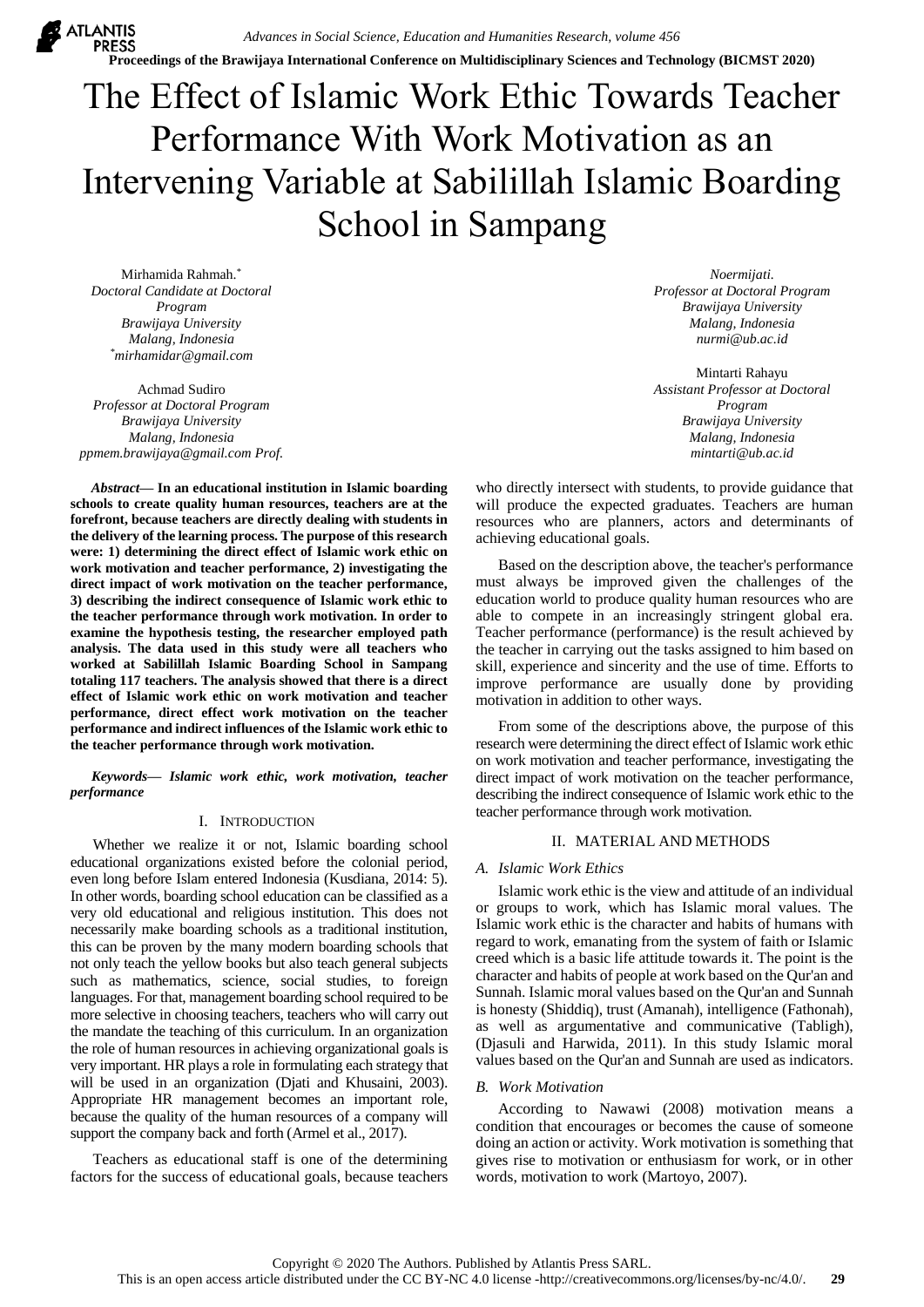

According to McClelland in Robbins (2006: 174) analyses about three very important human needs in organizations or companies about their motivation. McClelland theory of needs focuses on 3 (three) things, namely: Needs to achieve success (Need for achievement), Needs in power or authority of work (Need for power). The need for affiliation (Need for affiliation). Three indicator human needs according to Robbins (2006) it is used as an indicator in this study.

#### *C. Performance*

According to Mangkunegara (2000: 67) states that performance is the work of quality and quantity achieved by an employee in carrying out their duties in accordance with the responsibilities given to him. Then according to Sulistiyani & Rosidah (2003) argues that a person's performance is a combination of ability, effort and opportunity that can be assessed from his work. Hasibuan (2001: 34) states that performance (work performance) is a result of work achieved by a person in carrying out the tasks assigned to him based on skill, experience and sincerity as well as time.

According to Cushway & Lodge (2002: 98) performance is assessing how someone has worked compared to a predetermined target. Whereas Veithzal (2004: 309) suggested that performance is a real behavior that is displayed by everyone as work performance produced by employees in accordance with their role in the company. Wibowo (2011: 25) argues that performance comes from the notion of performance. According to Armstrong and Baron in Wibowo (2011: 25) performance is the result of work that has a strong relationship with the strategic objectives of the organization, customer satisfaction and contribute to the economy. The performance measurement in this study can be done with indicators: (1) discipline, (2) cooperation, (3) initiative and (4) quality of work.

### *D. Methods*

Based on the background and review of the research described above, the conceptual framework developed and used as a basis for compiling a research paradigm can be briefly illustrated in the following chart.



Fig. 1. Conceptual Framework

In general this research aims to describe and analyse the relationship between Islamic work ethic, work motivation and teacher performance at Sabilillah Sampang Madura Islamic boarding school. The population in this study were all teachers who worked at the Sabilillah Islamic boarding school. A total of 117 teachers. The results obtained in this study are expected to provide an explanation of how teacher performance is influenced by several factors (work motivation and Islamic work ethic).

In this study, the data analysis method that will be used is path analysis. Path analysis method is used to analyse the pattern of relationships between variables. The purpose of path analysis is to determine the direct and indirect effects through a set of independent variables on the dependent

variable. The influence in the path is show by the path coefficient on each path diagram of the causal relationship between independent variables to the dependent variable (Riduwan, 2006: 89). The influence of intervening variables used method of path analysis (path analysis).Path analysis is an extension of multiple regression analysis or path analysis is the use of regression analysis to estimate the causality relationship between variables that have been predetermined based on theory. Causality relationships between variables have been formed with a model based on theoretical basis, which is carried out by path analysis is to determine the pattern of relationships between three or more variables. The path analysis equation in research according to Sunyoto (2012: 61) is as follows:

- 1. The first equation is as follows: Work Motivation  $= b1$ Islamic Work Ethic + E1
- 2. The second equation is as follows: Teacher Performance  $TP = b1$  Islamic Work Ethic + b2 Work Motivation  $+ E2$ .

Where:  $b1, b2$  = The magnitude of the coefficient of variable the independent.  $E1$ ,  $E2$  = standard error.

Equation analysis in the sub-structure of the solution is carried out with the help of the IBM SPSS statistics program version 24. Prior to the regression test an instrument test of all instruments was carried out after the validity test and the reliability test were all declared valid and reliable.

#### III. RESULTS AND DISCUSSION

### *A. Results*

Define abbreviations and acronyms the first time they are used in the text, even after they have been defined in the abstract. Abbreviations such as IEEE, SI, MKS, CGS, sc, dc, and rms do not have to be defined. Do not use abbreviations in the title or heads unless they are unavoidable.

| Model                                  |                   | <b>Unstandardized Standardized</b><br><b>Coefficients</b> |                      | <b>Coefficients</b> | t       | Sig. |  |  |  |
|----------------------------------------|-------------------|-----------------------------------------------------------|----------------------|---------------------|---------|------|--|--|--|
|                                        |                   | B                                                         | Std.<br><b>Error</b> | <b>Beta</b>         |         |      |  |  |  |
| 1                                      | (Constant)        | 40.250                                                    | 6.806                |                     | 5.914   | .000 |  |  |  |
|                                        | Islamic WorkEthic | $-.002$                                                   | .163                 | $-.001$             | $-.013$ | .990 |  |  |  |
| a. Dependent Variable: Work_Motivation |                   |                                                           |                      |                     |         |      |  |  |  |

TABLE I. PATH COEFFICIENT VALUES: ISLAMIC WORK ETHIC AND WORK MOTIVATION

Source: Primary data processed

From table 1. It can be explained that the results of the test path analysis on the first function (equation 1), independent variables = Islamic Work Ethic and dependent variables Work Motivation can be known equation as follows: Work Motivation = - 0.001 Islamic Work Ethic. Based on the path model that has been produced above, it can then be interpreted as follows: coefficient Islamic Work Ethic of - 0.001, meaning that if other independent variables are of fixed value and Islamic Work Ethic has increased 1%, then Work Motivation will decrease by - 0.001, Negative coefficient means that there is a negative relationship between Islamic Work Ethic and Work Motivation, where the higher the value of Islamic Work Ethic , the will also decrease Work Motivation.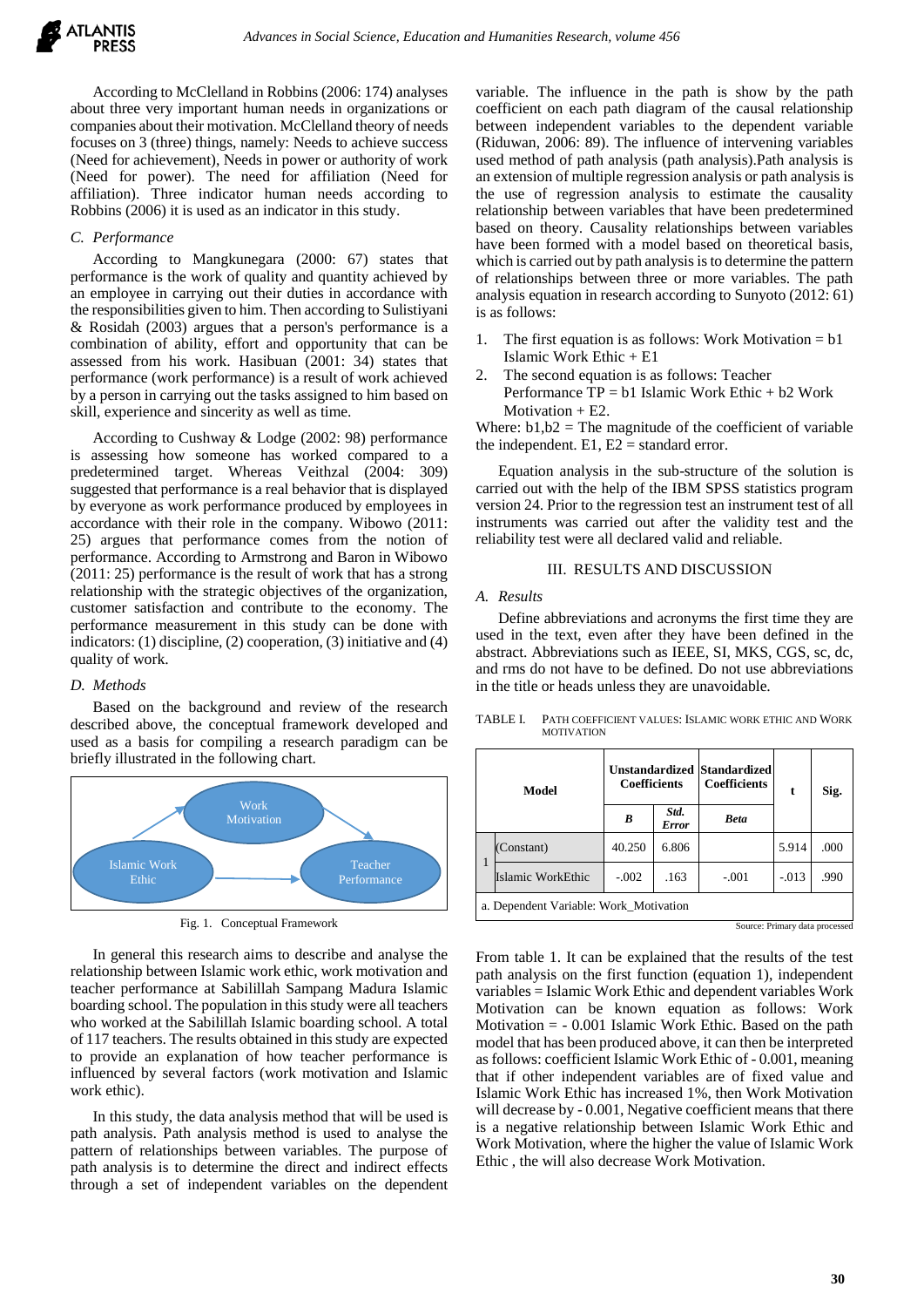| TABLE II. PATH COEFFICIENT VALUES: ISLAMIC WORK ETHIC. WORK |
|-------------------------------------------------------------|
| MOTIVATION AND TEACHER PERFORMANCE                          |

| Model                                      |                    | <b>Unstandardized Standardized</b><br><b>Coefficients</b> |               | <b>Coefficients</b> | t     | Sig. |  |  |
|--------------------------------------------|--------------------|-----------------------------------------------------------|---------------|---------------------|-------|------|--|--|
|                                            |                    | B                                                         | Std.<br>Error | <b>Beta</b>         |       |      |  |  |
| 1                                          | (Constant)         | 15.613                                                    | 5.112         |                     | 3.054 | .003 |  |  |
|                                            | Work Motivation    | .023                                                      | .061          | .033                | .377  | .707 |  |  |
|                                            | Islamic Work Ethic | .394                                                      | .107          | .325                | 3.677 | .000 |  |  |
| a. Dependent Variable: Teacher Performance |                    |                                                           |               |                     |       |      |  |  |

Source: Primary data processed

From table 2. It can be explained that in the second function (equation 2), the independent variable  $=$  Islamic work ethic and Work motivation and the dependent variable Teacher performance can be identified as follows: Teacher Performance = 0.325 Islamic Work Ethic + 0.033 Work Motivation. Based on the path model that has been produced above, then it can be interpreted as follows: (a)coefficient Islamic Work Ethic of 0.325, meaning that if other independent variables are of fixed value and Islamic Work Ethic has increased by 1%, then Teacher Performance will increase by 0.325A positive coefficient means that there is a positive relationship between organizational culture and teacher performance, where the higher the value of the Islamic Work Ethic , the will also increase Teacher Performance. (b)Coefficient Work Motivation of 0.033, meaning that if other independent variables have a fixed value and Work Motivation has increased 1%, then Teacher Performance will increase by 0.033, a positive value coefficient means there is a positive relationship between Work Motivation of the Teacher Performance, which further increase value of Work Motivation the will increase also Teacher Performance.

Table 2 can be explained as follows: At the level of significant 0.05, obtained a significance value of 0.000 where the value is smaller than the level of significant 0.05, Thus the variable Islamic work ethic proved to have a significant effect on the variable Teacher performance. At the 0.05 level of significance, a significance value of 0.707 is obtained where the value is greater than the 0.05 level of significance, thus the variable Work motivation has no significant effect on the variable Teacher performance.

### *B. Discussion*

So it can be seen from the analysis above the regression analysis equation model for the two paths is as follows; For the first substructure equation: Work Motivation = - 0.001 Islamic Work Ethic  $+ 1,000$ , Where: E1 = 1 - R square = 1 - $0.000 = 1,000$ . For the second equation: Teacher performance can be identified as follows: Teacher Performance  $= 0.325$ Islamic Work Ethic  $+0.033$  Work Motivation  $+0.803$ , Where:  $E2 = 1 - R$  square  $= 1 - 0.107 = 0.803$ 

A Summary of some of the results of the analytical tools described above is as follows. Based on the results of the first substructure equation it is know that any change in the variable Islamic Work Ethic will have an influence on Work Motivation. In the first equation also obtained information that the Islamic Work Ethic has a direct influence on Work Motivation with the estimated figures as follows: The direct effect of the Islamic Work Ethic on Work Motivation of - 0.001 or - 0.1%; Based on the results of the second equation it is known that every change in the variable Islamic Work Ethic and Work Motivation will have an influence on Teacher performance. In the second equation also obtained information that the Islamic Work Ethic and Work Motivation provides a direct influence on Teacher Performance with estimated figures as follows: 1) The direct effect of the Islamic Work Ethic on Teacher Performance of 0.325 or 32.5%; 2) The direct effect of Work Motivation on Teacher performance is 0.033 or 3.4%. Based on the first and second equations obtained indirect effect of variables Islamic Work Ethic on Teacher performance through Work Motivation with estimated numbers as  $0.325 + (-0.001 \times 0.033) = 0.32467$  or 32.467%.

The results showed that Islamic Work Ethic had a negative but not significant effect on Work Motivation. This is because teachers at Islamic boarding schools do not prioritize Work Motivation, but they are more likely to prioritize Islamic Work Ethics, because teachers at Islamic boarding schools in Sabilillah are all Muslim and understand Islamic Sharia and in doing their work teachers are not motivated by their interests. Second, because the boarding school policy to cultivate teachers must have achievements supported by the performance contract between teachers and boarding school leaders, it means that there are still many teachers in Sabilillah boarding schools who are not ready with the culture adopted by boarding school leaders in improving Work Motivation. For this reason, socialization is needed related to Islamic Work Ethic of Islamic boarding schools in order to improve the Work Motivation of teachers towards Islamic boarding schools in achieving the expected achievements of boarding school leaders.

Whereas the Islamic work ethic has a significant positive effect on Teacher performance. Teachers at Islamic boarding schools all understand and implement Islamic law so that it can improve performance there. This research is in line with the research of Husin and Kernain (2019) which states that the Islamic work ethic is correlated with performance. Also in line with research Daulay et al., (2018) that the results of this study have found that the Islamic Work Ethics variable has a positive and significant effect on performance. This study also supports Purnama's research (2017) conducting research in educational institutions finding that Islamic culture can increase employee satisfaction and performance. Purnama (2013) in a study in the industry small found that the work ethic can improve the ability and success. For this reason, an Islamic work ethic is needed as one of the characteristics of Islamic boarding school education. Islamic boarding schools which are already very thick with religious values become a benchmark for the individual work ethic in them, including teaching teachers. Amilin et al., (2018), The results of the study indicate that Islamic work ethics positively influences two dimensions of organizational justice, namely procedural and interactive justice, but not on distributive justice. In addition, all dimensions of organizational justice and Islamic work ethics were found to positively influence job satisfaction.

This research has uses both for the benefit of scientific development and practical interests. Research findings are expected to provide new findings that will enrich Islamic religious education theory and behaviour theory of Islamic boarding schools, especially those related to teacher performance. The assessment of teacher performance issues in the boarding school work environment is expected to